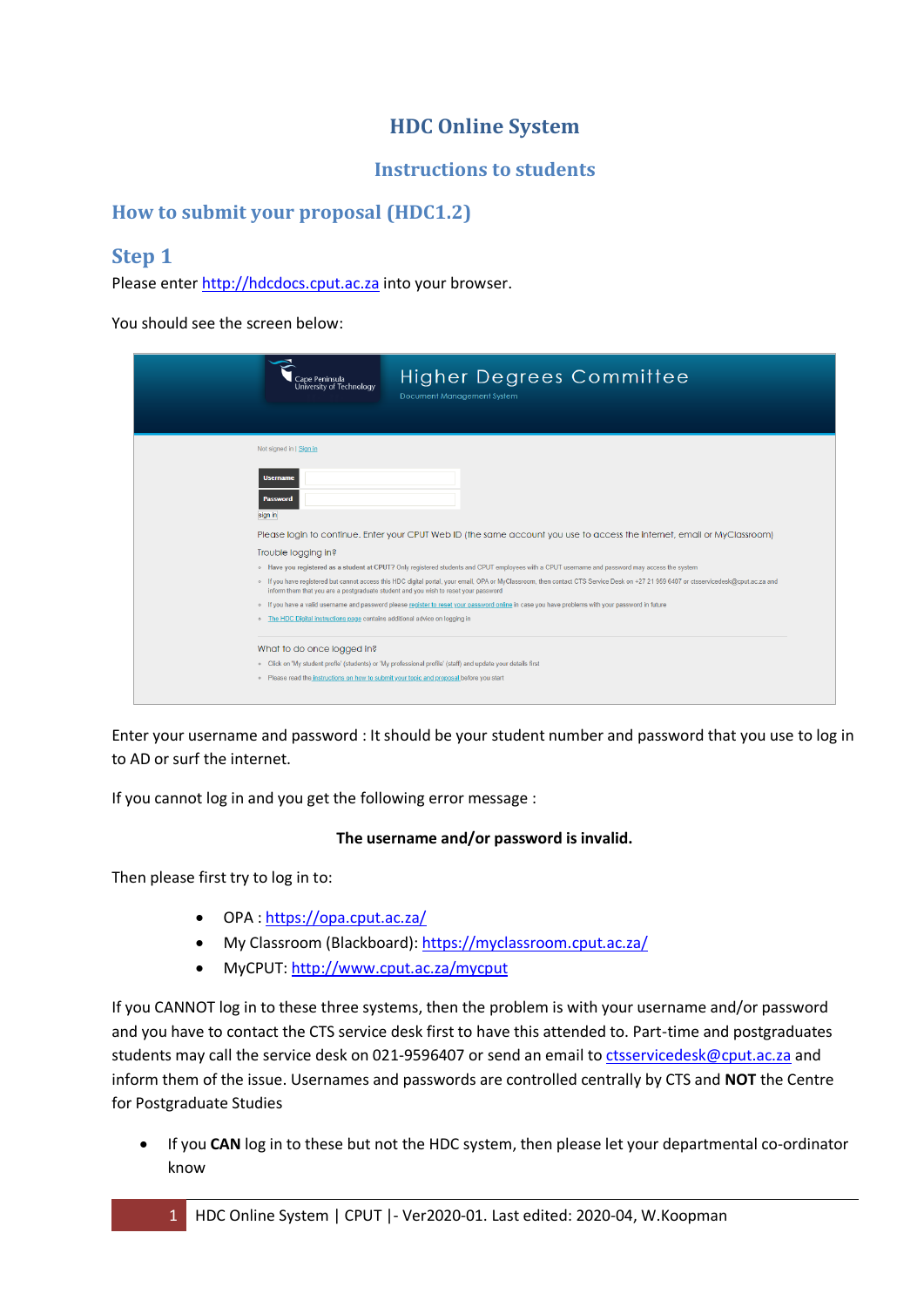### **Step 2**

**College** 

Once logged in and you have already submitted your Topic (HDC1.1) to your supervisor, you should see a screen as shown below: (Note that you may submit your Topic, SSA and Proposal together but you must first submit the Topic and SSA to the Supervisor first)

| <b>Student number</b>   | Topic approval                                                                                                           | SSA approval                                                                                      | Proposal approval                                                                                                                                                                                                                                               | Supervisors                                                                                                            | <b>Examiners</b>                                                                                          | Final result                                                                                                                                                                                 |
|-------------------------|--------------------------------------------------------------------------------------------------------------------------|---------------------------------------------------------------------------------------------------|-----------------------------------------------------------------------------------------------------------------------------------------------------------------------------------------------------------------------------------------------------------------|------------------------------------------------------------------------------------------------------------------------|-----------------------------------------------------------------------------------------------------------|----------------------------------------------------------------------------------------------------------------------------------------------------------------------------------------------|
| Last name               | <b>Topic</b><br>[Waiting for<br>Supervisor to<br>approve / release.]<br>View                                             | <b>Supervisor and</b><br>student agreement<br>Waiting for<br>Supervisor to<br>approve / release.] | Proposal<br>New<br>Please note:<br>You may only start the<br>proposal submission<br>process once you have<br>submitted your topic<br>and SSA to your<br>supervisor.<br>Your proposal will only<br>be approved once your<br>topic and SSA have<br>been approved. | <b>Currently assigned</b><br>supervisors<br>Principal Supervisor<br>Not assigned.                                      | <b>Currently assigned</b><br>external examiners<br>Not assigned.<br>New examiner                          | Thesis /<br><b>Dissertation</b><br>This section<br>is to send on<br>vour<br>individual<br>chapters for<br>checking<br>and also to<br>submit your<br>thesis for<br>examination.<br><b>New</b> |
| <b>Title full names</b> | <b>Title change</b><br>Please note:<br>You can only apply for<br>a title change if the<br>proposal has been<br>approved. | View<br>Progress report                                                                           |                                                                                                                                                                                                                                                                 | Co-supervisors<br>Not assigned.<br><b>External supervisors</b><br>Not assigned.<br><b>New supervisor</b><br>nomination | nomination<br>Examiners can only be<br>nominated if the topic.<br>SSA and proposal have<br>been approved. |                                                                                                                                                                                              |
|                         |                                                                                                                          |                                                                                                   | Interruption of<br>studies<br>New                                                                                                                                                                                                                               |                                                                                                                        |                                                                                                           | <b>Examination</b><br>Not started<br>yet.                                                                                                                                                    |

## **Step 3**

Under "Proposal Approval", click on "New"



You should see a screen as shown below: (Please follow the instructions as shown)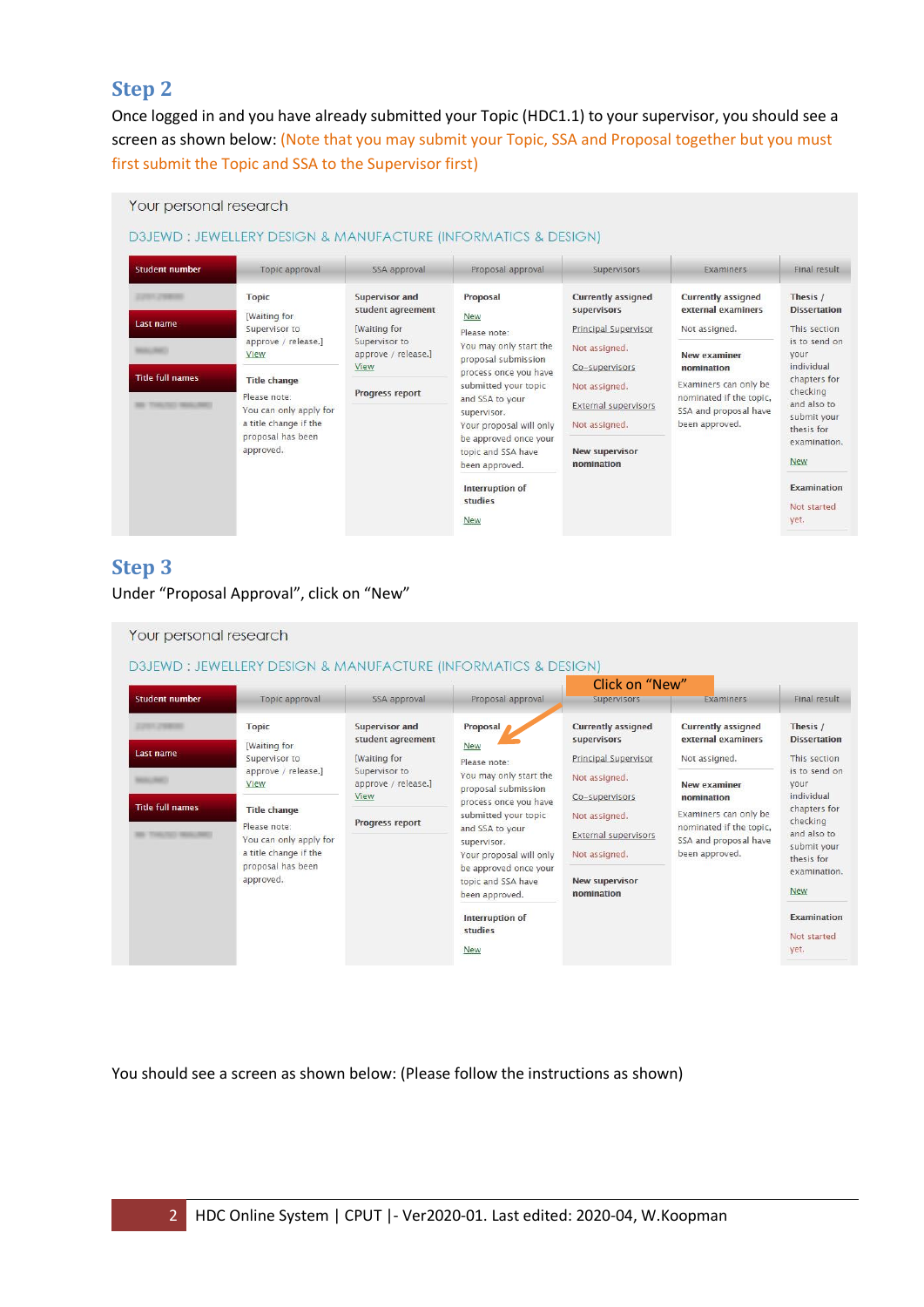| Student                                                                                                                                                                                                                                                                                                                                                                                                 |                                                                                                                                                                                                                                                                                                                                                                                                                                                                                                                                                                                             |                                 |                   |                                 |                                                                                    |                                                        |
|---------------------------------------------------------------------------------------------------------------------------------------------------------------------------------------------------------------------------------------------------------------------------------------------------------------------------------------------------------------------------------------------------------|---------------------------------------------------------------------------------------------------------------------------------------------------------------------------------------------------------------------------------------------------------------------------------------------------------------------------------------------------------------------------------------------------------------------------------------------------------------------------------------------------------------------------------------------------------------------------------------------|---------------------------------|-------------------|---------------------------------|------------------------------------------------------------------------------------|--------------------------------------------------------|
| <b>Student's surname</b>                                                                                                                                                                                                                                                                                                                                                                                | Student no.<br><b><i>ROOF PRINT</i></b>                                                                                                                                                                                                                                                                                                                                                                                                                                                                                                                                                     |                                 |                   |                                 |                                                                                    |                                                        |
| <b>First names</b>                                                                                                                                                                                                                                                                                                                                                                                      | <b>BENCH, NORMAN</b>                                                                                                                                                                                                                                                                                                                                                                                                                                                                                                                                                                        |                                 |                   |                                 |                                                                                    |                                                        |
| <b>Postal address</b>                                                                                                                                                                                                                                                                                                                                                                                   | 2-2 50.00                                                                                                                                                                                                                                                                                                                                                                                                                                                                                                                                                                                   |                                 |                   |                                 |                                                                                    | Check your details                                     |
| Phone                                                                                                                                                                                                                                                                                                                                                                                                   | <b>Cell phone</b><br>第23 小学の定当期から                                                                                                                                                                                                                                                                                                                                                                                                                                                                                                                                                           |                                 | $\cdots$ $\cdots$ |                                 |                                                                                    |                                                        |
| <b>Email</b>                                                                                                                                                                                                                                                                                                                                                                                            | 11031230 P. Johnson                                                                                                                                                                                                                                                                                                                                                                                                                                                                                                                                                                         |                                 |                   |                                 |                                                                                    |                                                        |
| Gender                                                                                                                                                                                                                                                                                                                                                                                                  | <b>Ethnic group</b><br>w                                                                                                                                                                                                                                                                                                                                                                                                                                                                                                                                                                    |                                 | Collegemi         |                                 |                                                                                    |                                                        |
| <b>Nationality</b>                                                                                                                                                                                                                                                                                                                                                                                      | 気工夫                                                                                                                                                                                                                                                                                                                                                                                                                                                                                                                                                                                         |                                 |                   |                                 |                                                                                    |                                                        |
| <b>Prior qualifications</b>                                                                                                                                                                                                                                                                                                                                                                             |                                                                                                                                                                                                                                                                                                                                                                                                                                                                                                                                                                                             |                                 |                   |                                 |                                                                                    |                                                        |
| Research                                                                                                                                                                                                                                                                                                                                                                                                |                                                                                                                                                                                                                                                                                                                                                                                                                                                                                                                                                                                             |                                 |                   |                                 |                                                                                    |                                                        |
| <b>Title of dissertation/thesis</b>                                                                                                                                                                                                                                                                                                                                                                     |                                                                                                                                                                                                                                                                                                                                                                                                                                                                                                                                                                                             |                                 |                   |                                 |                                                                                    |                                                        |
| Full thesis or 50%<br>dissertation                                                                                                                                                                                                                                                                                                                                                                      | NOT APPROVED YET                                                                                                                                                                                                                                                                                                                                                                                                                                                                                                                                                                            |                                 |                   |                                 |                                                                                    |                                                        |
| <b>Faculty</b>                                                                                                                                                                                                                                                                                                                                                                                          | <b>INFORMATICS &amp; DESIGN</b>                                                                                                                                                                                                                                                                                                                                                                                                                                                                                                                                                             |                                 |                   |                                 |                                                                                    |                                                        |
| <b>Department</b>                                                                                                                                                                                                                                                                                                                                                                                       | INFORMATION TECHNOLOGY                                                                                                                                                                                                                                                                                                                                                                                                                                                                                                                                                                      |                                 |                   |                                 |                                                                                    | Check your details                                     |
| <b>Status</b>                                                                                                                                                                                                                                                                                                                                                                                           | Part Time                                                                                                                                                                                                                                                                                                                                                                                                                                                                                                                                                                                   |                                 |                   |                                 |                                                                                    |                                                        |
| <b>Qualification</b>                                                                                                                                                                                                                                                                                                                                                                                    | M TECH: INFORMATION TECHNOLOGY                                                                                                                                                                                                                                                                                                                                                                                                                                                                                                                                                              |                                 |                   |                                 |                                                                                    |                                                        |
| <b>Expected completion date</b>                                                                                                                                                                                                                                                                                                                                                                         |                                                                                                                                                                                                                                                                                                                                                                                                                                                                                                                                                                                             | <b>Expected graduation date</b> |                   |                                 |                                                                                    |                                                        |
| <b>Principal supervisor</b>                                                                                                                                                                                                                                                                                                                                                                             |                                                                                                                                                                                                                                                                                                                                                                                                                                                                                                                                                                                             |                                 |                   |                                 |                                                                                    |                                                        |
| Co-supervisor(s)                                                                                                                                                                                                                                                                                                                                                                                        |                                                                                                                                                                                                                                                                                                                                                                                                                                                                                                                                                                                             |                                 |                   |                                 |                                                                                    |                                                        |
|                                                                                                                                                                                                                                                                                                                                                                                                         |                                                                                                                                                                                                                                                                                                                                                                                                                                                                                                                                                                                             |                                 |                   |                                 |                                                                                    |                                                        |
|                                                                                                                                                                                                                                                                                                                                                                                                         | Please note that ALL attachments are required to be uploaded BEFORE submitting to the next level Fou still need to obtain some documents to upload, save this form to<br>yourself and once you have all the documents attached, you may submit to the next level.<br>Students, supervisors and departments, please note: if an MOU was previously uploaded as part of the topic and is deemed to be correctly completed by the student and<br>supervisor, then an SSA is not required. If however the MOU is not acceptable or has not been uploaded before then an online SSA is required. |                                 |                   |                                 | instructions                                                                       |                                                        |
|                                                                                                                                                                                                                                                                                                                                                                                                         |                                                                                                                                                                                                                                                                                                                                                                                                                                                                                                                                                                                             |                                 |                   |                                 |                                                                                    | you need more space)                                   |
|                                                                                                                                                                                                                                                                                                                                                                                                         |                                                                                                                                                                                                                                                                                                                                                                                                                                                                                                                                                                                             |                                 |                   |                                 | Enter the key terms for your study (max                                            |                                                        |
|                                                                                                                                                                                                                                                                                                                                                                                                         |                                                                                                                                                                                                                                                                                                                                                                                                                                                                                                                                                                                             |                                 |                   |                                 | 10 words or phrases)                                                               |                                                        |
|                                                                                                                                                                                                                                                                                                                                                                                                         | Choose File   No file chosen                                                                                                                                                                                                                                                                                                                                                                                                                                                                                                                                                                |                                 |                   |                                 | Select and upload your proposal as a MSWord doc/docx                               |                                                        |
|                                                                                                                                                                                                                                                                                                                                                                                                         |                                                                                                                                                                                                                                                                                                                                                                                                                                                                                                                                                                                             |                                 |                   |                                 | or as specified by your supervisor                                                 |                                                        |
|                                                                                                                                                                                                                                                                                                                                                                                                         | -Select Ethics clearance--                                                                                                                                                                                                                                                                                                                                                                                                                                                                                                                                                                  |                                 |                   |                                 |                                                                                    |                                                        |
|                                                                                                                                                                                                                                                                                                                                                                                                         | If Yes, the student must:<br>1. Obtain ethics approval for the research from the Faculty Committe Select whether ethical clearance is                                                                                                                                                                                                                                                                                                                                                                                                                                                       |                                 |                   |                                 |                                                                                    |                                                        |
|                                                                                                                                                                                                                                                                                                                                                                                                         | 2. Upload a STATEMENT of the approval.                                                                                                                                                                                                                                                                                                                                                                                                                                                                                                                                                      |                                 |                   |                                 | required                                                                           |                                                        |
|                                                                                                                                                                                                                                                                                                                                                                                                         | If No, the student must:<br>1. Obtain ethics clearance for the research from the Faculty Ethics Committee.                                                                                                                                                                                                                                                                                                                                                                                                                                                                                  |                                 |                   |                                 |                                                                                    |                                                        |
|                                                                                                                                                                                                                                                                                                                                                                                                         | 2. Upload a STATEMENT that ethics approval is not required.                                                                                                                                                                                                                                                                                                                                                                                                                                                                                                                                 |                                 |                   |                                 |                                                                                    |                                                        |
|                                                                                                                                                                                                                                                                                                                                                                                                         | Choose File   No file chosen                                                                                                                                                                                                                                                                                                                                                                                                                                                                                                                                                                |                                 |                   |                                 | Select and upload the ethics statement                                             |                                                        |
|                                                                                                                                                                                                                                                                                                                                                                                                         |                                                                                                                                                                                                                                                                                                                                                                                                                                                                                                                                                                                             |                                 |                   | (note the file size limitation) |                                                                                    |                                                        |
|                                                                                                                                                                                                                                                                                                                                                                                                         | --Select Data acquisition--                                                                                                                                                                                                                                                                                                                                                                                                                                                                                                                                                                 |                                 |                   |                                 |                                                                                    |                                                        |
|                                                                                                                                                                                                                                                                                                                                                                                                         | If Yes, the student must:                                                                                                                                                                                                                                                                                                                                                                                                                                                                                                                                                                   |                                 |                   |                                 |                                                                                    |                                                        |
|                                                                                                                                                                                                                                                                                                                                                                                                         | 1. Obtain data collection permission for the research from the releval<br>2. Upload a STATEMENT of the permission                                                                                                                                                                                                                                                                                                                                                                                                                                                                           |                                 |                   |                                 | Select whether data collection                                                     |                                                        |
|                                                                                                                                                                                                                                                                                                                                                                                                         | If No, the student must:<br>1. Obtain data collection clearance for the research from the relevant institution.<br>2. Upload a STATEMENT that permission is not required.                                                                                                                                                                                                                                                                                                                                                                                                                   |                                 |                   |                                 | permission is required                                                             |                                                        |
|                                                                                                                                                                                                                                                                                                                                                                                                         | Choose File   No file chosen                                                                                                                                                                                                                                                                                                                                                                                                                                                                                                                                                                |                                 |                   |                                 |                                                                                    |                                                        |
| <b>Summary</b><br>(No more than 250 words)<br><b>Key terms</b><br><b>Upload (new) proposal</b><br>(Max file size: 9 MB)<br>Is ethics clearance required<br>for this study<br>Upload (new) ethics approval<br>or clearance statement<br>(Max file size: 9 MB)<br>ls data collection permission<br>required for this study<br>Upload (new) data collection<br>permission or clearance<br><b>statement</b> |                                                                                                                                                                                                                                                                                                                                                                                                                                                                                                                                                                                             |                                 |                   |                                 | Select and upload the data collection<br>statement (note the file size limitation) | Enter your summary (drag<br>the bottom right corner if |

3 HDC Online System | CPUT |- Ver2020-01. Last edited: 2020-04, W.Koopman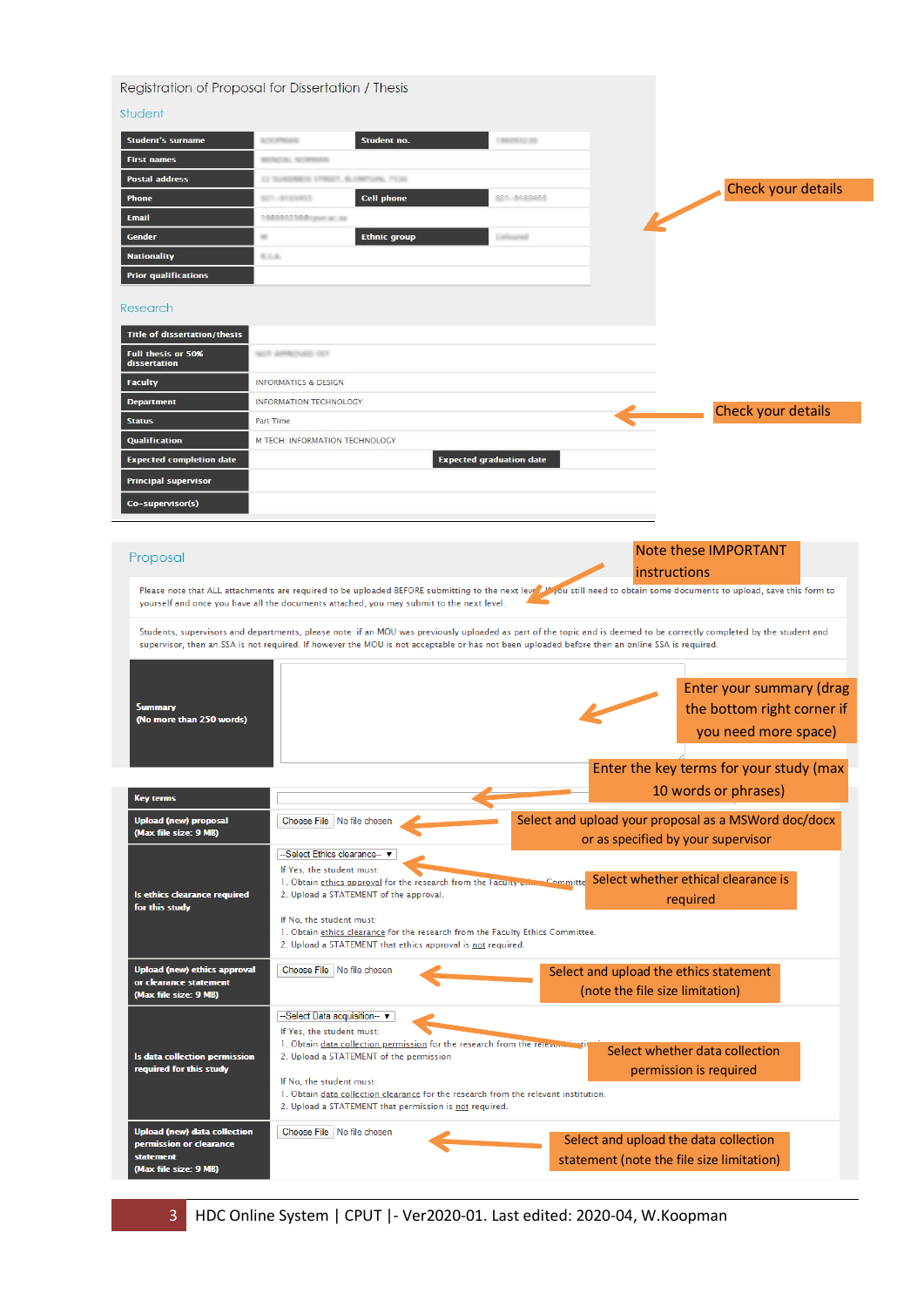Please note that two reviewers are required. Both reviewers can be internal or external or one can be internal and the other external. Please add their names in the appropriate box below.

|                                                         |                                                                                                                                                                              | If one or more reviewer is internal (CPUT                                                   |
|---------------------------------------------------------|------------------------------------------------------------------------------------------------------------------------------------------------------------------------------|---------------------------------------------------------------------------------------------|
| <b>Internal reviewer A</b>                              | Please note, for CPUT staff, simply enter the first few levers of their name or surname and they should appear in capital letters if they<br>have a profile on HDC Digital.  | staff members), add their names here                                                        |
| <b>Internal reviewer B</b>                              | Please note, for CPUT staff, simply enter the first few letters of their name or surname and they should appear in capital letters if they<br>have a profile on HDC Digital. | If one or more reviewer is external (not a                                                  |
| <b>External reviewer A</b>                              | If reviewer A is external, use this field to record their full name including title.                                                                                         | CPUT staff member), add their names                                                         |
| <b>External reviewer B</b>                              | If reviewers B is external, use this field to record their full name including title.                                                                                        |                                                                                             |
| <b>Upload (new) review form(Max</b><br>file size: 9 MB) | Choose File No file chosen                                                                                                                                                   | Select and upload both the review forms (as one<br>document -note the file size limitation) |

|                                         | I, the undersigned, certify that:<br>This project has not been submitted to any other educational institution for the purpose of a qualification.<br>۰                                                                                                                                          |  |  |  |  |  |
|-----------------------------------------|-------------------------------------------------------------------------------------------------------------------------------------------------------------------------------------------------------------------------------------------------------------------------------------------------|--|--|--|--|--|
|                                         | <sup>o</sup> All subsidy-earning outputs (artefacts and publications) from my postgraduate studies will be regarded as the property of the Cape<br>Peninsula University of Technology (CPUT) for subsidy purposes.                                                                              |  |  |  |  |  |
|                                         | <sup>o</sup> Where intellectual property (IP) is developed under the supervision of the CPUT involving institutional or government expenditure,<br>such IP will be subject to the IP Policy of CPUT and the National Act on Intellectual Property generated from Government funded<br>research. |  |  |  |  |  |
|                                         | • I understand that the dissertation/thesis is the copyright of CPUT and may not be published or reproduced in any form without the<br>prior permission of the university.                                                                                                                      |  |  |  |  |  |
|                                         | o I understand that I am required to submit an article for publication based on my research results, with the CPUT affiliation clearly<br>stated.                                                                                                                                               |  |  |  |  |  |
|                                         | <sup>o</sup> lunderstand that plagiarism is wrong, and incurs severe penalties including possible suspension or expulsion, according to the<br>university's Policy on Plagiarism.                                                                                                               |  |  |  |  |  |
| <b>Accept terms and conditions</b>      | . I shall list all assistance obtained, such as editorial, financial and statistical assistance, and assistance from other institutions or<br>persons, clearly on the Acknowledgements page of the dissertation/thesis.                                                                         |  |  |  |  |  |
|                                         | o I have read and taken cognisance of the responsibilities of students and supervisors, as included in the Memorandum of<br>Understanding (MoU) signed with the Faculty.                                                                                                                        |  |  |  |  |  |
|                                         | o I will follow the CPUT quidelines for writing dissertations/ theses.                                                                                                                                                                                                                          |  |  |  |  |  |
|                                         | <sup>o</sup> I have read and taken note of the guide to postgraduate studies published in the document "Postgraduate Studies @ CPUT" at<br>http://www.cput.ac.za/postgraduate-information.                                                                                                      |  |  |  |  |  |
|                                         | I understand that all subsequent registrations are not automatic, but depend on the approval of my supervisor and are based on<br>$\circ$<br>measurable progress.                                                                                                                               |  |  |  |  |  |
|                                         | I understand that I may appeal, if my registration is not approved, through the appropriate CPUT appeals system.<br>$\circ$                                                                                                                                                                     |  |  |  |  |  |
|                                         | I understand that non-compliance with the MoU may result in disciplinary action that may culminate in de-registration.<br>$\circ$                                                                                                                                                               |  |  |  |  |  |
|                                         | Carefully read through the Terms and Conditions<br>  accept:                                                                                                                                                                                                                                    |  |  |  |  |  |
|                                         | and check "I accept"                                                                                                                                                                                                                                                                            |  |  |  |  |  |
| Additional comment or<br>recommendation | These comments are viewable by everyone who can view the student's submission - from student to HDC                                                                                                                                                                                             |  |  |  |  |  |
| <b>Assign to/Submit to/Approve</b>      | <b>Student</b><br>▼<br>Use this dropdown list to select who you wish to submit the form to then click on save/submit below. If you assign it to yourself, then<br>vou can still edit it and submit it later.                                                                                    |  |  |  |  |  |
| <b>Cancel Save</b>                      |                                                                                                                                                                                                                                                                                                 |  |  |  |  |  |

**NOTE:** If you still wish to make changes later, click on "student" and "Save" so you can still make changes later. If you are happy with your submission click on "Supervisor" and then "Save"

This will submit your application to your supervisor – Your supervisor can always send it back to you if changes are required